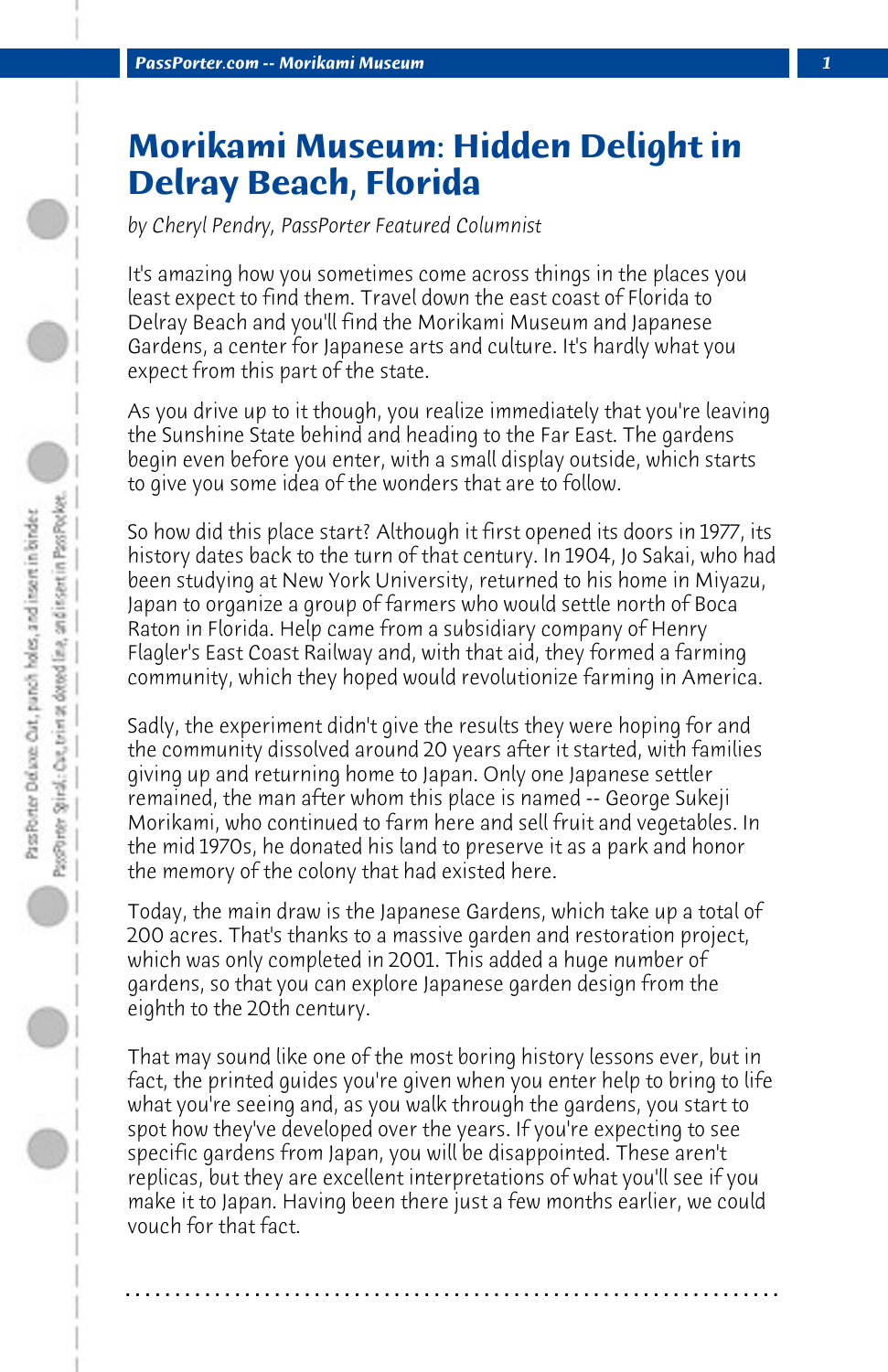You start by entering a Shinden garden that you would have found in the 9th to the 12th centuries, with zig zag bridges taking you in unusual directions and offering great photo opportunities of the gardens scattered around the massive lake in the center. From there, it's through the Kodai-mon, an ancient style gate and into the bamboo grove. Not far beyond here, you come across what's known as the deer chaser. It's something we've certainly seen before (including in Epcot's Japan pavilion), but had never known what its name was. Essentially water flows between two lengths of bamboo and, as one fills up, it drops to the ground, making a noise to startle off any deer in the vicinity.

The next section is perhaps the one that most people think of when talking about Japanese gardens. Here the rock gardens are sparse at best, often with just a few rocks and raked gravel around them. As we stood there, we were able to watch one of the gardeners raking the gravel and were finally able to learn the secret to how there are never any footprints in these gardens!

You pass through some more stages of garden design between the 17th and 20th centuries and then you begin to enter the museum area, with the Morikami memorial, a traditional gravestone for the man who gave the land to this museum and those who started the colony.

From here, it's a short walk on to Yamato Island, which is the site of the original Morikami Museum building. Here you can learn more about life in Japan; through the eyes of a child, with displays of Japanese school life, the high speed Shinkansen train, and even a Japanese home, complete with displays of Japanese food. It's a fascinating chance to step into a world that many people will never be able to experience first hand and it's perhaps not surprising that we saw a school party there, with children learning about life on the other side of the world. This is also the place to find out about the history of the site and the origins of the Yamato colony. It's a sad story, as disillusionment did set in for many of those who settled here, as they struggled to keep their Japanese heritage alive. It's perhaps a testament to Morikami that, in the end, he achieved that so well with the legacy he left behind.

It's not just the gardens and museum where the Japanese way of life lives on. At the American-sounding Cornell Cafe, the restaurant here, you can sample traditional dishes, such as teriyaki chicken or sushi and it's very authentic food. Something else that's authentic is the shop, where you can buy a wide range of Japanese products and souvenirs. Outside of the Mitsukoshi stores, such as the one at Walt Disney World, you're unlikely to find anything like this in America.

The cafe and shop are located in the main museum building that you

**. . . . . . . . . . . . . . . . . . . . . . . . . . . . . . . . . . . . . . . . . . . . . . . . . . . . . . . . . . . . . . . . . .**